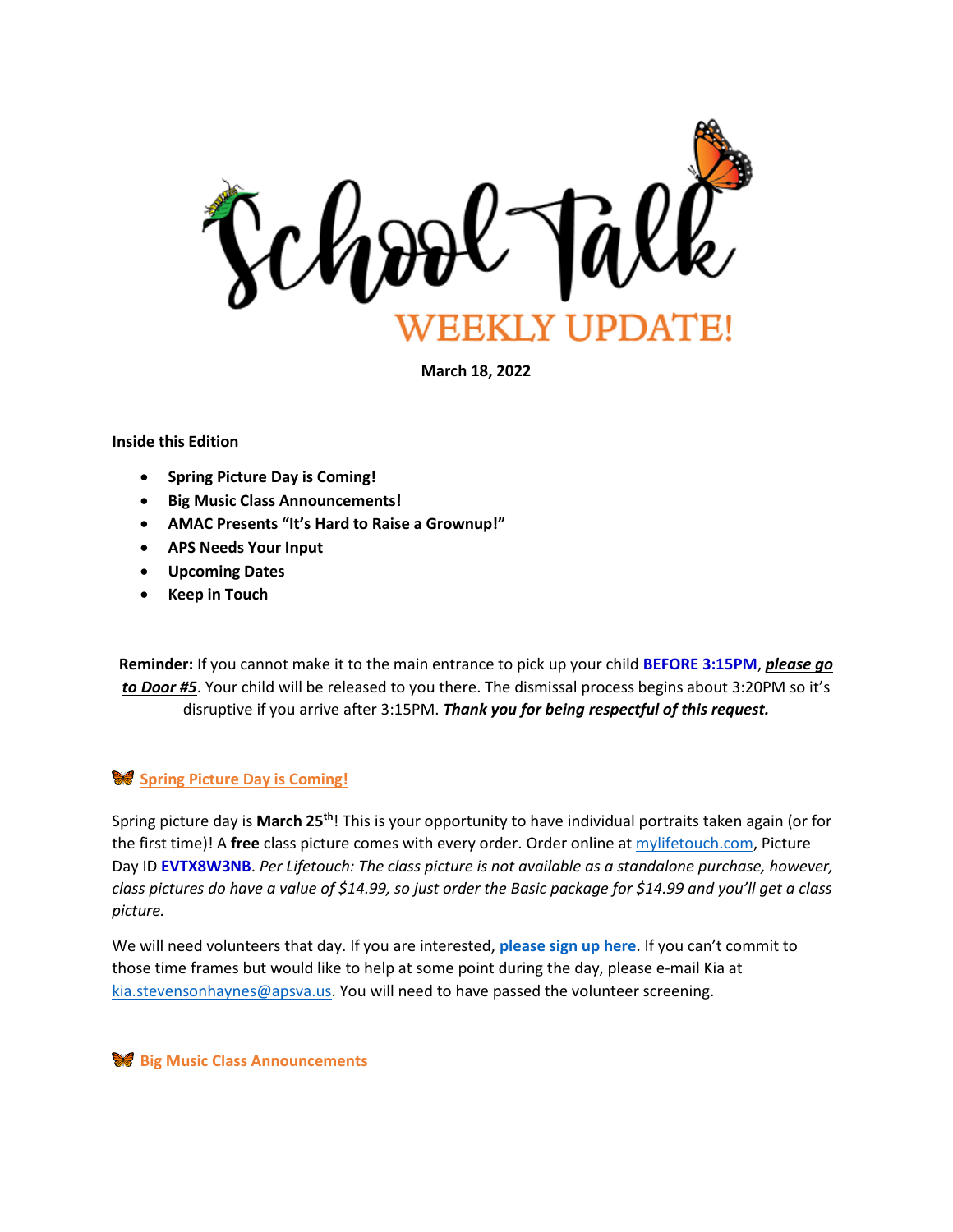**Music Class Sharing Day** will be the week of **March 21-25**. Students will be able to share something that is important to their identity. Examples are singing, dance, special skill, cultural item or practice, item of importance, visual art, etc. If your child would like a backing track to sing or dance to, the recording should be shared to their music teacher beforehand. We cannot wait to see what makes you, YOU!

Ms. Beth- [Elisabeth.brewer@apsva.us](mailto:Elisabeth.brewer@apsva.us)

Ms. Flowers Shakespeare- [amie.shakespeare@apsva.us](mailto:amie.shakespeare@apsva.us)

#### **Myths & Making: Exploring Javanese Storytelling**

On Wednesday, March 23, you are invited to travel virtually to the beautiful island of Java, one of the largest islands in Indonesia and home of Jakarta, the nation's capital. Beginning at 9:15 EST students will Zoom away to begin their exploration of

Wayang. <https://artsandculture.google.com/project/indonesian-puppetry>

If your family would like to join us from home, please email Ms. Shakespeare by Monday, March 20 with your name, the name of your student at MPSA and the number of individuals viewing from home.

**Bravissimo to MPSA's Honors Ensemble students: Thomas Larson** (saxophone), **Camilla Randi** (violin), **Marianna Lee** and **Akunna Isiadinso** (voice)!



*What is an Honors Ensemble and Who is Eligible?*

Honors ensembles offer fantastic opportunities for the most able instrumental and vocal students in Arlington Public Schools to perform together. Every year, auditions take place late-fall, weekly rehearsals begin in January and the culminating Honors Concert is held mid-March. All interested APS 5th grade choir and 4-6th grade band and orchestra students are invited to audition.

## **AMAC Presents "It's Hard to Raise a Grownup!"**

Have you ever asked yourself parenting questions like: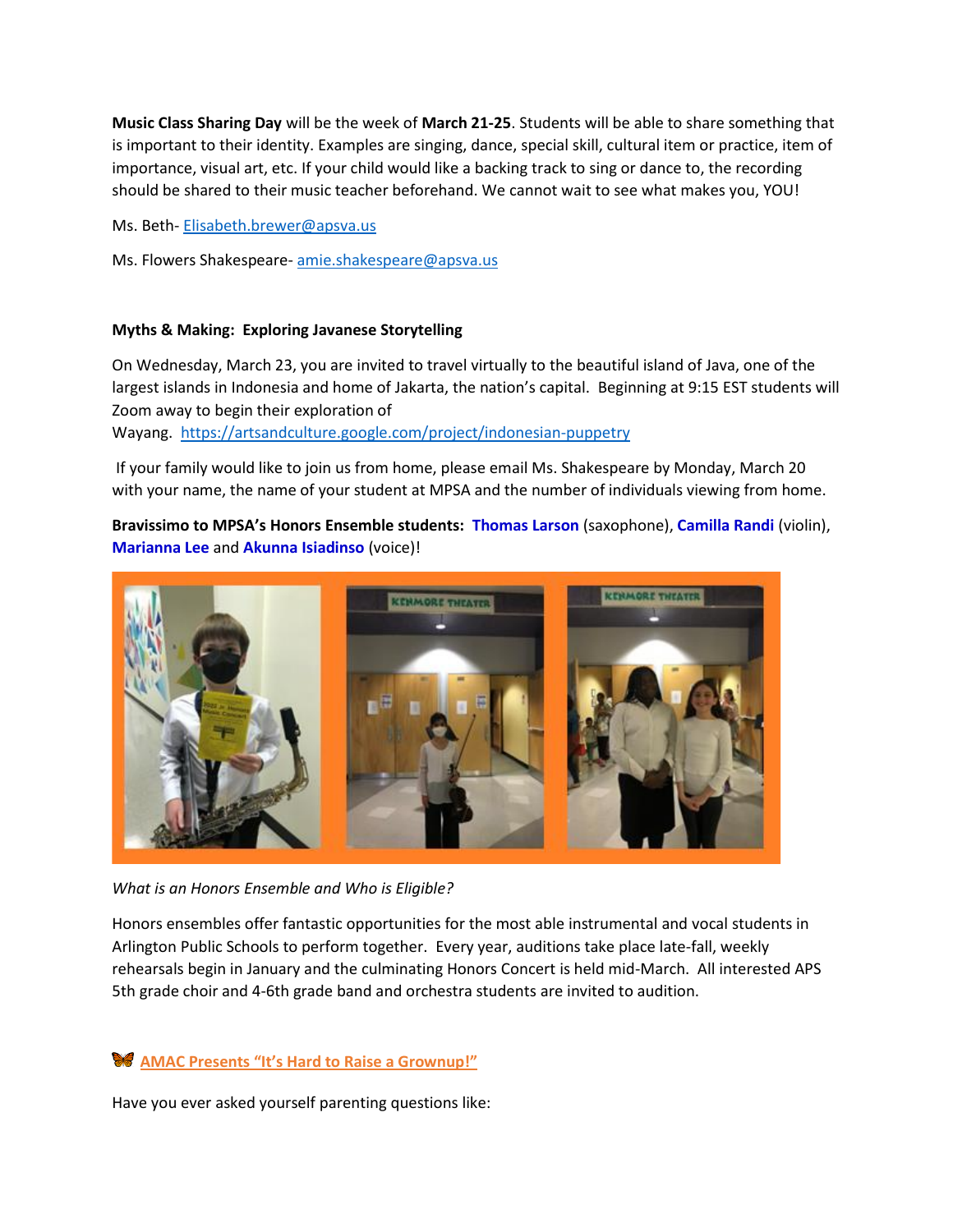*"Should I pay my child for chores?" "How do I get my child to leave the playground?" "What are suitable toys for my child?"* 

Come take a look at these questions from a child's perspective with a Montessori viewpoint. Join MPSA Primary Montessori teacher, **Kathleen O'Donnell** as she helps you explore parenting ideas and suggestions through the eyes of a child.

This presentation focuses on the 3-6 year old age group, however, the information can be a useful for any age group! **We hope you will join us!** March 23rd on Zoom: Meeting ID: **838 0983 1986,** Passcode: **AMAC22**

# **APS Needs Your Input**

APS is seeking community feedback on three surveys. Your feedback is important to us and helps us gather actionable data to strengthen student services, operations and more.

**2022 Your Voice Matters Survey** (Deadline: Apr 10): Families received an email from Panorama Education with a personalized survey link on Mon, March 14. This is the biannual survey APS conducts to gather input on family engagement, student well-being, school climate and other vital areas. Responses are confidential. [Details online.](http://track.spe.schoolmessenger.com/f/a/XfMjOGkz8akJeAVLUk93IQ~~/AAAAAQA~/RgRkFgO2P0SGaHR0cHM6Ly93d3cuYXBzdmEudXMvZW5nYWdlL3lvdXItdm9pY2UtbWF0dGVycy1zdXJ2ZXktMjAyMi8_dXRtX3NvdXJjZT1mNW1hcjE4JnV0bV9tZWRpdW09ZW1haWwmdXRtX2NhbXBhaWduPWZyaWRheTUmdXRtX2lkPXl2bS1zdXJ2ZXlXB3NjaG9vbG1CCmIqNtA0YiwvDYdSHGtpYS5zdGV2ZW5zb25oYXluZXNAYXBzdmEudXNYBAAAAAE~)

**School Bell Times Study Survey** (Deadline: Mar 28): The APS Bell Times Study Survey has been revised and reissued based on community feedback. Changes were made to the staff, student and family surveys. If you already took the survey in its original form, we kindly ask that you take it again because your feedback is important to us[. Take the survey.](http://track.spe.schoolmessenger.com/f/a/oHPO40wzBGsAOqUOCe-mnA~~/AAAAAQA~/RgRkFgO2P0SjaHR0cHM6Ly93d3cuYXBzdmEudXMvZW5nYWdlL2JlbGwtc3R1ZHktcHJvamVjdC9zY2hvb2wtYmVsbC10aW1lcy1wcm9qZWN0LXN1cnZleS8_dXRtX3NvdXJjZT1mNW1hcjE4JnV0bV9tZWRpdW09ZW1haWwmdXRtX2NhbXBhaWduPWZyaWRheTUmdXRtX2lkPWJlbGwtc3R1ZHktcHJvamVjdFcHc2Nob29sbUIKYio20DRiLC8Nh1Ica2lhLnN0ZXZlbnNvbmhheW5lc0BhcHN2YS51c1gEAAAAAQ~~)

**2022 SEL Survey** (Mar 21-April 8): The Panorama Social and Emotional Learning (SEL) Survey for students (grades 3-12) opens next week on Mon, March 21. This is administered online in a classroom setting on topics such as well-being and sense of belonging. [Details, including the sample surveys, are available](http://track.spe.schoolmessenger.com/f/a/moGaiRfwBgTsA4FEEU44Pg~~/AAAAAQA~/RgRkFgO2P0SsaHR0cHM6Ly93d3cuYXBzdmEudXMvc3R1ZGVudC1zZXJ2aWNlcy9zb2NpYWwtZW1vdGlvbmFsLWxlYXJuaW5nL3Bhbm9yYW1hLXN1cnZleS1kZXZlbG9wbWVudC8_dXRtX3NvdXJjZT1mNW1hcjE4JnV0bV9tZWRpdW09ZW1haWwmdXRtX2NhbXBhaWduPWZyaWRheTUmdXRtX2lkPXBhbm9yYW1hLXN1cnZleVcHc2Nob29sbUIKYio20DRiLC8Nh1Ica2lhLnN0ZXZlbnNvbmhheW5lc0BhcHN2YS51c1gEAAAAAQ~~)  [online.](http://track.spe.schoolmessenger.com/f/a/moGaiRfwBgTsA4FEEU44Pg~~/AAAAAQA~/RgRkFgO2P0SsaHR0cHM6Ly93d3cuYXBzdmEudXMvc3R1ZGVudC1zZXJ2aWNlcy9zb2NpYWwtZW1vdGlvbmFsLWxlYXJuaW5nL3Bhbm9yYW1hLXN1cnZleS1kZXZlbG9wbWVudC8_dXRtX3NvdXJjZT1mNW1hcjE4JnV0bV9tZWRpdW09ZW1haWwmdXRtX2NhbXBhaWduPWZyaWRheTUmdXRtX2lkPXBhbm9yYW1hLXN1cnZleVcHc2Nob29sbUIKYio20DRiLC8Nh1Ica2lhLnN0ZXZlbnNvbmhheW5lc0BhcHN2YS51c1gEAAAAAQ~~)

## **W** Upcoming Dates

• Wednesday, March 23: **"It's Hard to Raise an Adult", 7PM on Zoom**

## **W** Keep in Touch

- MPSA on APS[: https://montessori.apsva.us/](http://track.spe.schoolmessenger.com/f/a/S3F_MkyxYcS_YQJvFEzRmg~~/AAAAAQA~/RgRim9X0P0Q4aHR0cHM6Ly9tb250ZXNzb3JpLmFwc3ZhLnVzL3dlbGNvbWUtdG8tdGhlLW1wc2EtbGlicmFyeS9XB3NjaG9vbG1CCmC4dKK6YN-K68BSE0toYXluZXM3NEBnbWFpbC5jb21YBAAAAAE~)
- MPSA on Twitter: [https://twitter.com/MPSArlington](http://track.spe.schoolmessenger.com/f/a/8NESqKT-dpa7HzTGQMrpXQ~~/AAAAAQA~/RgRim9X0P0QgaHR0cHM6Ly90d2l0dGVyLmNvbS9NUFNBcmxpbmd0b25XB3NjaG9vbG1CCmC4dKK6YN-K68BSE0toYXluZXM3NEBnbWFpbC5jb21YBAAAAAE~)
- MPSA Library on Twitter: [https://twitter.com/MPSA\\_Library](http://track.spe.schoolmessenger.com/f/a/IAEK6B4wUos3z7WJPvXr2A~~/AAAAAQA~/RgRim9X0P0QgaHR0cHM6Ly90d2l0dGVyLmNvbS9NUFNBX0xpYnJhcnlXB3NjaG9vbG1CCmC4dKK6YN-K68BSE0toYXluZXM3NEBnbWFpbC5jb21YBAAAAAE~)
- Principal Genove on Twitter: [https://twitter.com/CSGenove](http://track.spe.schoolmessenger.com/f/a/OsON4uLo4LDAlpExfivvJw~~/AAAAAQA~/RgRim9X0P0QcaHR0cHM6Ly90d2l0dGVyLmNvbS9DU0dlbm92ZVcHc2Nob29sbUIKYLh0orpg34rrwFITS2hheW5lczc0QGdtYWlsLmNvbVgEAAAAAQ~~)